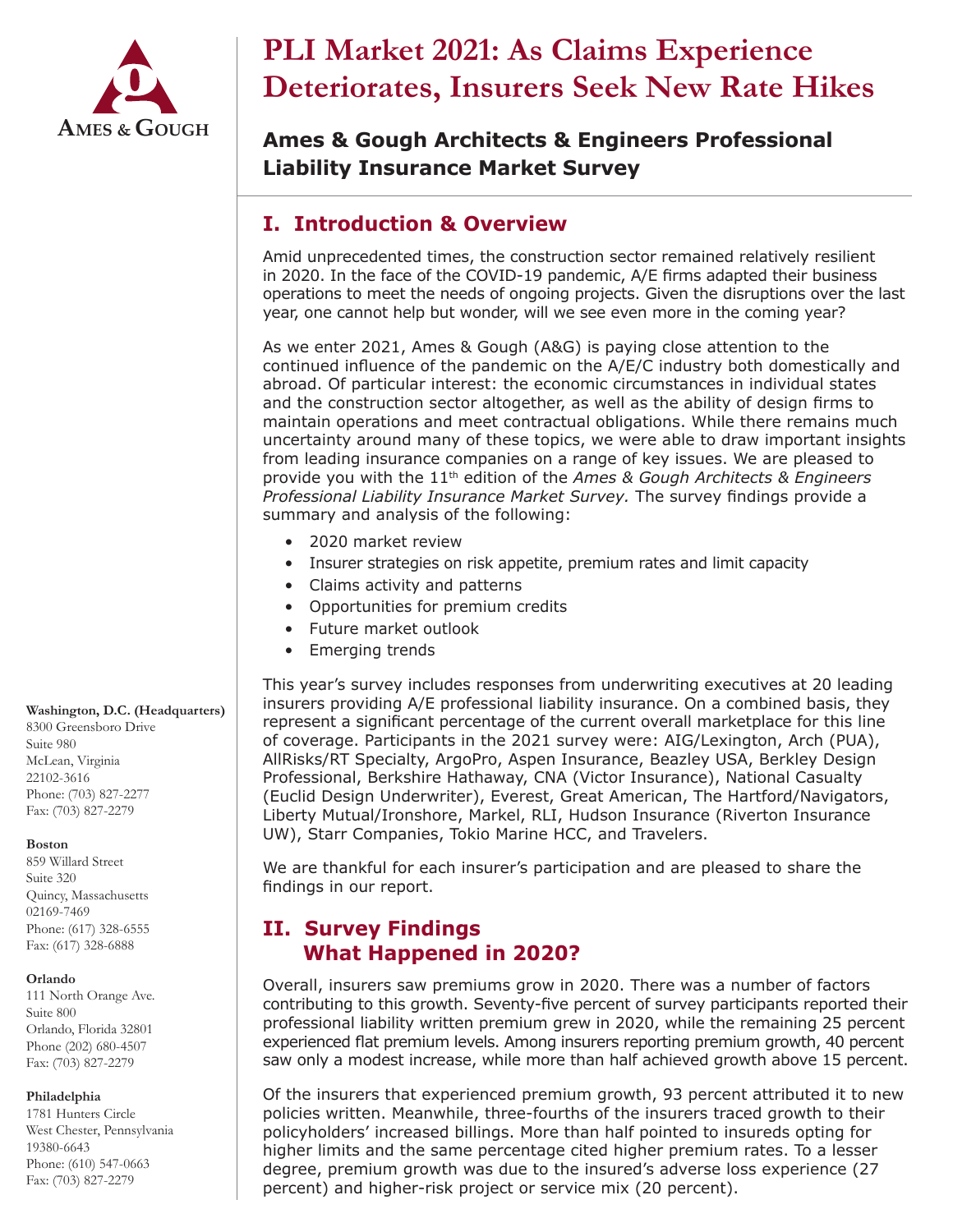

Even as the insurers surveyed benefited from the resiliency of the construction sector, including the ability of their A/E/C clients to work through unprecedented issues, some openly wonder about the sustainability of that growth in the context of the pandemic.



 *\*Note: Based on 15 insurers reporting 2020 premium growth* 

**Insurers saw an uptick in premium rates in 2020.** Although A/E firms continued to enjoy a generally favorable rate environment in 2020, many saw single-digit rate increases. Based on the information received from insurers, 73 percent implemented a rate increase of up to 5 percent. For 20 percent of those polled, rates went up 6 percent or more. That's a significant difference from the previous year when 60 percent of insurers surveyed kept rates flat and 40 percent achieved a rate increase of no more than 5 percent. The upward pressure on rates appears to be gaining momentum this year based on indications provided by the survey participants.  $W$  and  $\mathcal{L}$  and  $\mathcal{L}$  parameter multimidlion dollar payouts –  $\mathcal{L}$  payouts –  $\mathcal{L}$  payouts –  $\mathcal{L}$ 

**Continued rise in claims severity in 2020.** Approximately half of the **CONGINIGUATIST IN CRAIMS SEVERTLY IN 2020:** Approximately half of the respondents reported worsening claim results in 2020, while the other half indicated claim results remained similar to the prior year. Nonetheless, all the carriers surveyed expressed concerns about this trend continuing. increase in claim severity. The potential cost of  $\mathcal{I}$  malpractice cost of malpractice cost of malpractice cost of malpractice cost of malpractice cost of malpractice cost of malpractice cost of malpractice cost of ma

This year's survey revealed significant increases in severity. Furthermore, 25 percent reported having more claims in 2020 related to certain project types, such as residential and infrastructure.

Insurers were asked to identify specific disciplines that resulted in the highest frequency and severity of claims in 2020. As in the previous year, architects and civil engineers were reported to have had the highest frequency, followed by structural and mechanical engineers.

With respect to claim severity, most insurers cited structural engineering as the discipline with the highest claim severity, followed by architecture, civil, geotechnical and mechanical engineering. Not surprisingly, the insurers noted that the largest claims tended to be those involving bodily injury, design defects, as well as property damage or construction delays. **Transactions, Trust and Estates, Corporate & Securities, and Real Estate.**

"We have noted more breakdowns in QA/QC and true technical errors," said Larry<br>... Moonan, Executive Vice President and Chief Operating Officer, Berkley Design Professional, a Berkley Company. "We think this is related to the challenge the industry has had in attracting and retaining qualified staff, and the advent of technology," particularly "too much reliance on technology for QA/QC."

However, Georges Pigault, Vice President, Liberty Mutual/Ironshore, sees other reasons for the reduced ability of A/E/C firms to improve their QA/QC in certain projects, citing "lower fees," "difficulty in hiring qualified staffing" and "remote working due to COVID-19 leading to potentially reduced quality and breakdown in communication."

**More insurers seeing increases in regional claims activity.** Even though the majority of insurers (60 percent) in this year's survey indicated that no specific

## **Insurer Survey**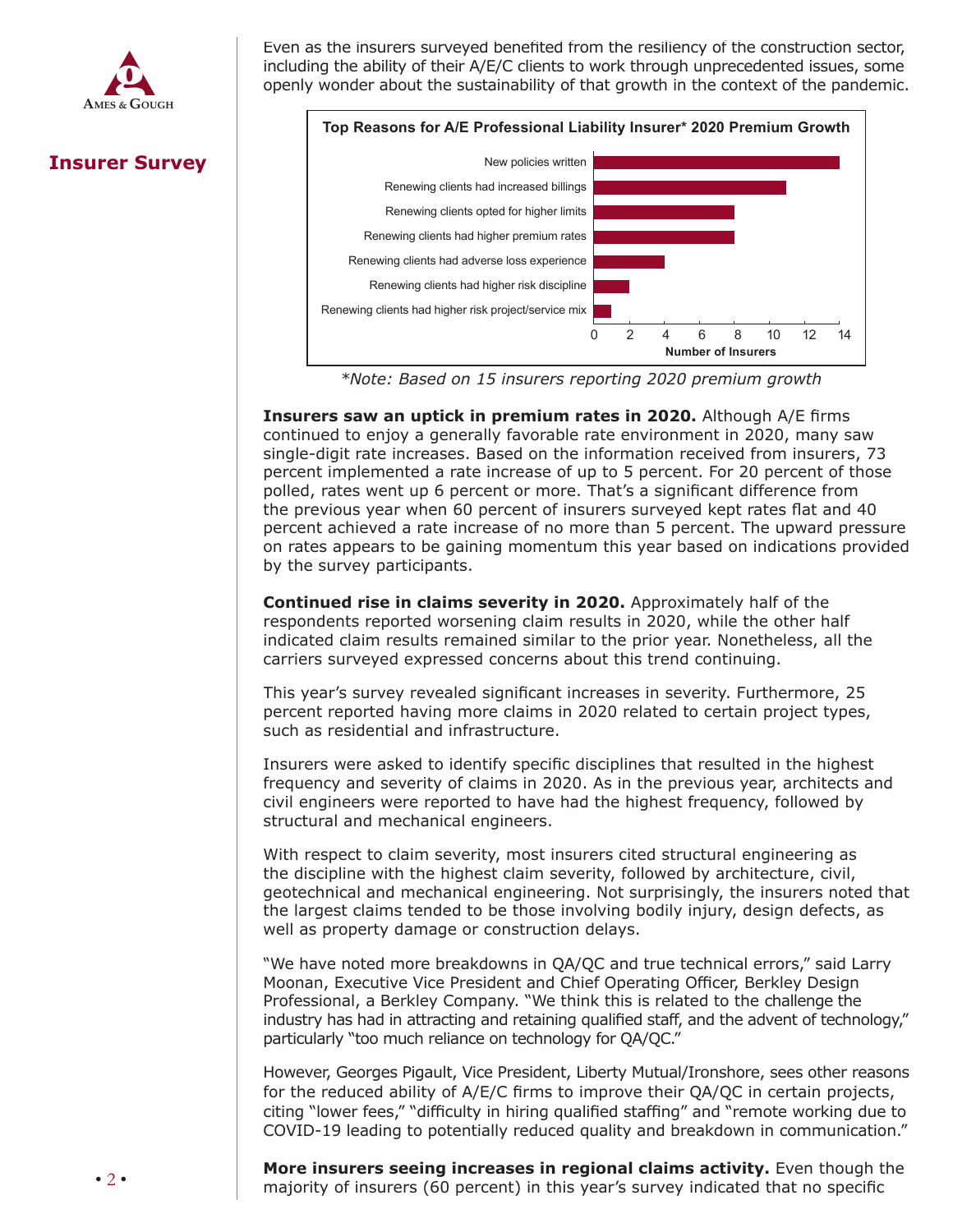

# **Insurer Survey**

when 73 percent reported no such trend. For the 40 percent of insurers in this year's survey that experienced increased claims activity in specific geographic areas, all regions across the country were impacted. By contrast, last year, only a few regions were specifically identified. Notably, among those citing regional claim activity in this client about the disadvantages of the transaction or implications of the issue; or failed to year's survey, 40 percent saw more claims in the Northeast and 35 percent in the year 3 sarvey, his percent saw more claims in the Northeast and 33 percent in the 30 percent saw more claims each in the Southeast and West Coast. The higher claim levels are in part associated with more business activity in each region. geographic area had an increase in claims activity, that's a decline from last year

Most insurers report making multimillion-dollar claim payouts. We asked the participants to indicate the dollar range of their largest single A/E PLI claim payout in participants to indicate the dollar range of their largest single A/E FEI claim payout in<br>2020. In response, 45 percent reported paying a claim of between \$1 million to \$5 million. One in four of the insurers paid a claim of \$5 million or more, including 10 percent that made staggering payouts between \$10 million to \$20 million. Although .<br>many factors are outside an insured's control, active participation in the claims resolution matter progresses and  $\frac{1}{2}$  of the scope of the engagement can  $\frac{1}{2}$  of the engagement can  $\frac{1}{2}$  and  $\frac{1}{2}$  or  $\frac{1}{2}$  or  $\frac{1}{2}$  or  $\frac{1}{2}$  or  $\frac{1}{2}$  or  $\frac{1}{2}$  or  $\frac{1}{2}$  or  $\frac{1}{2}$  or  $\frac{$ process can help facilitate a timely and economical resolution of a given claim.

timeframes, business transactions lawyers often lack the bandwidth or time to recognize

up providing input or advice on other aspects of the deal that is outside his or her area of **New questions surface over sustainability of capacity.** As the potential for may be waning. A majority of the insurers surveyed continue to offer higher limits in rate, a particular matter of the attorney stick to the role in the role. *In the matter in response to the expanding needs of their A/E clients. Among those surveyed, the copone to alco align with the description of the description of the description of the description of the description of the description of the description of the description of the description of the description of the d* availability of liability limits breaks down as noted in the chart below. large claim payouts increases, insurers' willingness to offer substantial capacity



It is important to note that while more than half of the insurers surveyed are open to offering limits of \$5 million and above, obtaining higher limits now involves greater underwriting review. In other words, higher limits are available, but only after a firm and the project are thoroughly vetted.

**A&G Insight:** Higher limit requests are becoming commonplace. However, the limits being required may far exceed the limits maintained by an A/E firm and perhaps not even be commensurate with the risks associated with the services or fees on a given project. When faced with these requests, we would advise firms to have a substantive discussion regarding either the noncompliance or disproportion between risk and higher limits requirement.

purchasing additional limits by endorsement or excess policy placements. However, keep in mind that all insured risk profiles are not the same. When clients are unwilling to reduce the limits specified in their contracts, a few options are often available. These include increasing overall limits,

Boomer" generation is retiring in greater numbers with a concomitant number of heirs In evaluating requests for higher limits, insurers take into account the various elements of a firm's risk profile (i.e., annual billings, disciplines, claims history) to determine the maximum limits to be offered. For A/E firms, it is most important to be proactive during early negotiations with clients to help manage higher limit requests.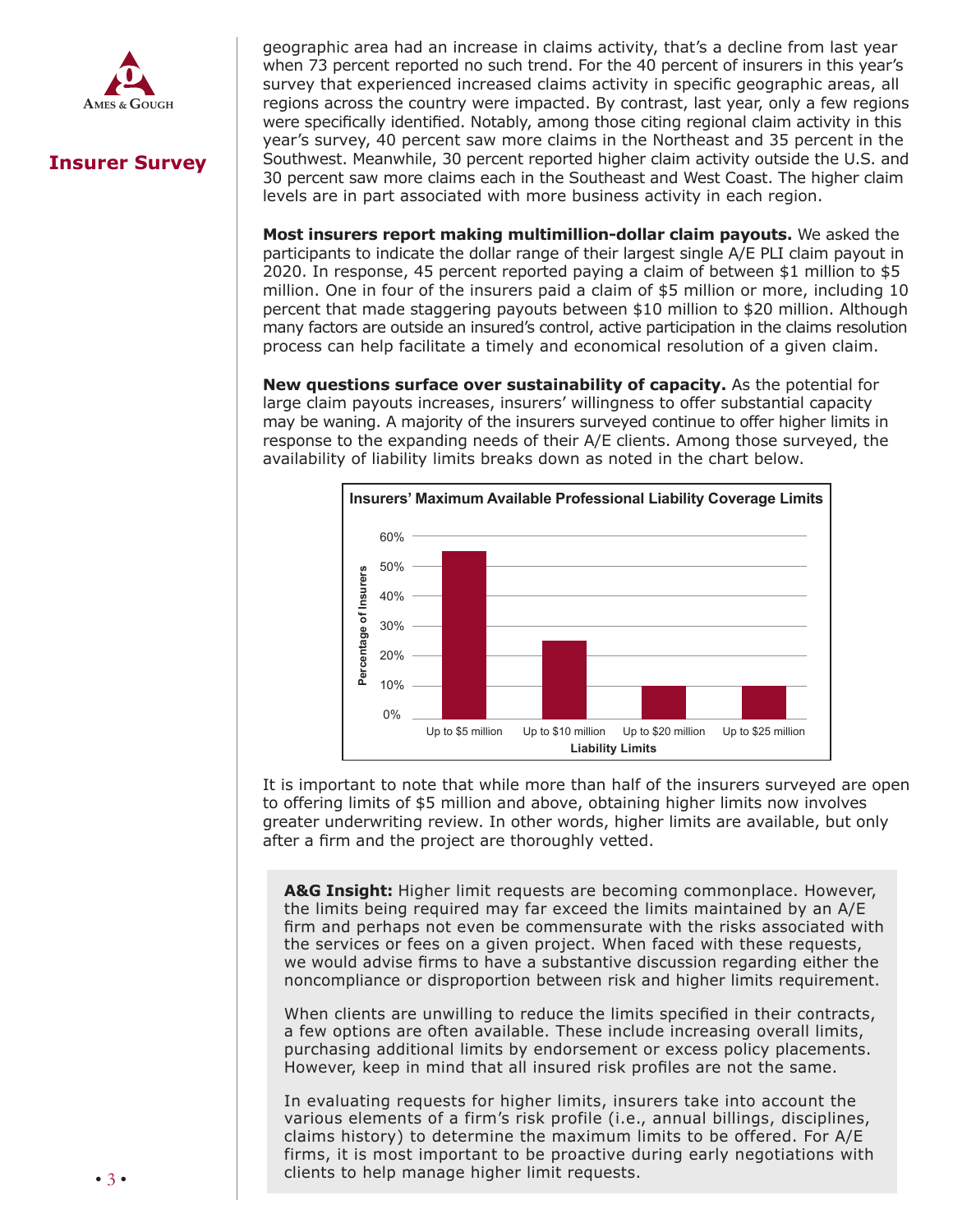

#### **Planned 2021 PLI Rate Actions: Insurers Seek Larger Rate Hikes.**

The abundant capacity and intense competition that helped stabilize A/E from abandant capacity and intense competition that helped stabilize  $\eta$  is non-client by professional liability insurance rates in recent years is now being tempered by  $\mu$  no longer being may not longer by strict privity requirements. Notably, levels of protection  $\mu$ an increase in claims severity and higher claims expenses. Unlike in the past, nearly all insurers (80 percent) are seeking increases in 2021.

## **Insurer Survey**

has not acted outside the scope of the attorney-client relationship. Other states permit The survey found that most insurers are seeking rate increases that are incrementally larger than what they obtained in prior years with a number of insurers now eyeing double-digit hikes. More specifically, 57 percent of  $\Omega$  is no way to complete the increased to the complete there is no way to the complete the second the second  $\Omega$ 25 percent plan increases of 6-10 percent, and 19 percent are seeking rate increases greater than 10 percent. the insurers surveyed are seeking increases of up to 5 percent this year,

 $\mathbf{S}$  agreement or engagement or engagement or engagement letter (outlining whom the attorney whom the attorney whom the attorney whom the attorney whom the attorney whom the attorney whom the attorney whom the attorne Not surprisingly, the overwhelming majority (81 percent) plan to target accounts with adverse loss experience, while 56 percent will be looking they will evaluate a firm's discipline as a primary rate driver. The targeted provides can further constant current current current in the current current current current current current cu<br>disciplines include hut were not limited to other characterise conductions on disciplines include, but were not limited to, structural engineers, architects, and civil engineers.  $\overline{a}$ for across-the-board rate increases. Meanwhile, 56 percent also indicated

"We've seen an uptick in civil engineering claims in Texas, and in **4) Conflicts of interest continues as most frequent malpractice error.**  project types," observed Sandip Chandarana, Director at Professional Underwriters Agency. With respect to related rate actions, he noted: " ... we've implemented a 3 percent rate increase as a result of this increased exposure, although this is subject to change if the economic downturn emption alleged manufacture common alleged the third common several matrix  $\mathcal{L}$ continues longer than anticipated."  $\blacksquare$ particular in those involving residential subdivisions and other residential

Insurers continue to take into account project types and geographic areas when contemplating rate action. The industry claim trends continued to pinpoint residential projects and in particular condominiums as being high .<br>risk. Meanwhile, some insurers identified Florida, Texas, and New Jersey as states where rate hikes may be implemented states where rate hikes may be implemented.

In this environment, A/E firms with favorable loss experience and risk profiles that appeal to the various insurers' appetites may be in the best position to avoid significant rate actions in 2021.



#### Underwriters' concern with high-risk disciplines, other issues.

Geotechnical and structural engineering, as well as architecture continue to be disciplines that underwriters view as higher risk. Insurers' historical claims data indicate higher frequency and severity of claims arising from these disciplines. This leads the insurers to apply higher rates in an effort to address historically elevated claims costs associated with these disciplines.

• **Anticipate**. Catalog all confidential data owned or maintained by the firm and Ninety-five percent of those surveyed cited structural engineering as among the top three disciplines in terms of risk, followed by geotechnical engineering (75 percent) and to a lesser extent, architecture (40 percent).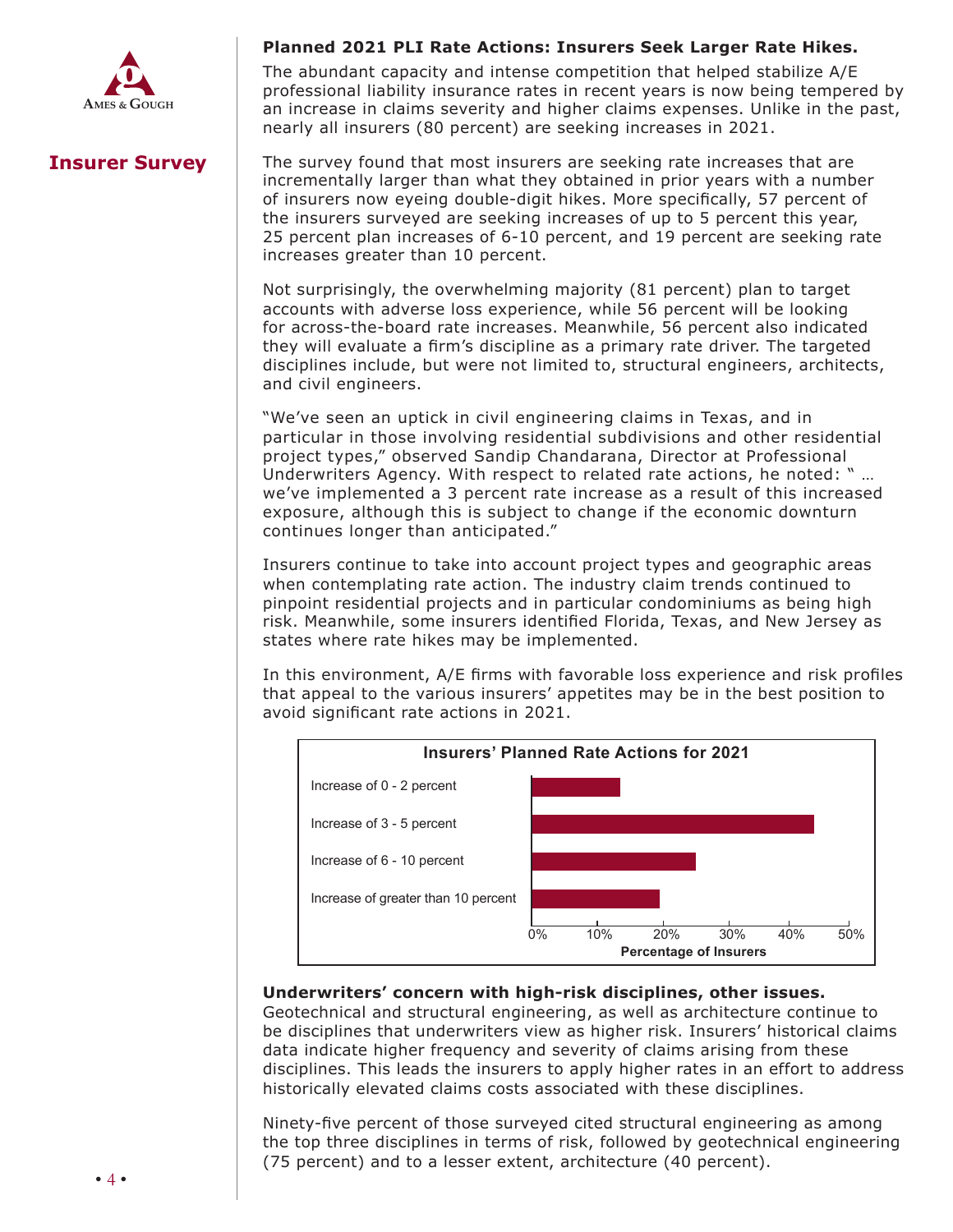

disciplines or project types were ranked as two of the underwriters' biggest concerns. Also garnering higher concerns were fast track and designer-led design/build project delivery, construction complexity with increased costs, and public-private partnerships. Insurers remain focused on these areas as they assess their potential impacts on A/E professional liability insurance rates. **Other higher risk underwriting factors.** Entry into higher risk service





claims, which also involve allegations by the plaintiff that the insured firm violated the *\*Note: To a lesser extent insurers also cited process engineering, surveying, construction manager and HVAC as higher risk disciplines.* 

### A&G Spotlight: A/E Industry not Immune to Cyber Risk.

The year 2020 was a landmark one for many reasons, one of which was the year 2020 was a langulative one for many reasons, one or which was the proliferation of cyber-attacks on the business community at large and a promotation or eyech attacks on the basiness community at large – and A/E firms were certainly not immune to this exposure. It is quite  $\sim$  and  $\lambda$  L mins were certainly not impulse to this exposure. It is quite amazing to think that businesses shifted their workforce in a blink of an eye to a remote platform. However, this movement tested firms' security infrastructure and as a result, this shift was one of the leading drivers for cyber-crime attacks given the opportunity for cyber criminals to more easily infiltrate systems.

Given the current cyber security climate, firms should continue to strengthen their system security to avoid potential cyber breaches. One of the tools a business can take advantage of is the pre-breach services available through its cyber-insurance policy to assist in identifying potential system vulnerabilities. Putting the appropriate security measures in place to help mitigate a cyber-attack is also becoming a critical component in meeting insurance underwriting requirements to obtain or renew insurance coverage.

More recently, insurers are taking a very cautious approach due to the rise in frequency and severity of cyber claims (i.e., ransomware, data breach and restoration costs, social engineering, etc.). With the uptick in cyber-related claims and the resulting reduced insurer profitability, cyber premium rates are on the rise and we anticipate this to continue. More and more contracts are incorporating some form of cyber insurance as part of the overall insurance requirements. In addition, we are also seeing higher limits being required (i.e., \$5 million or higher). We foresee this trend will continue.